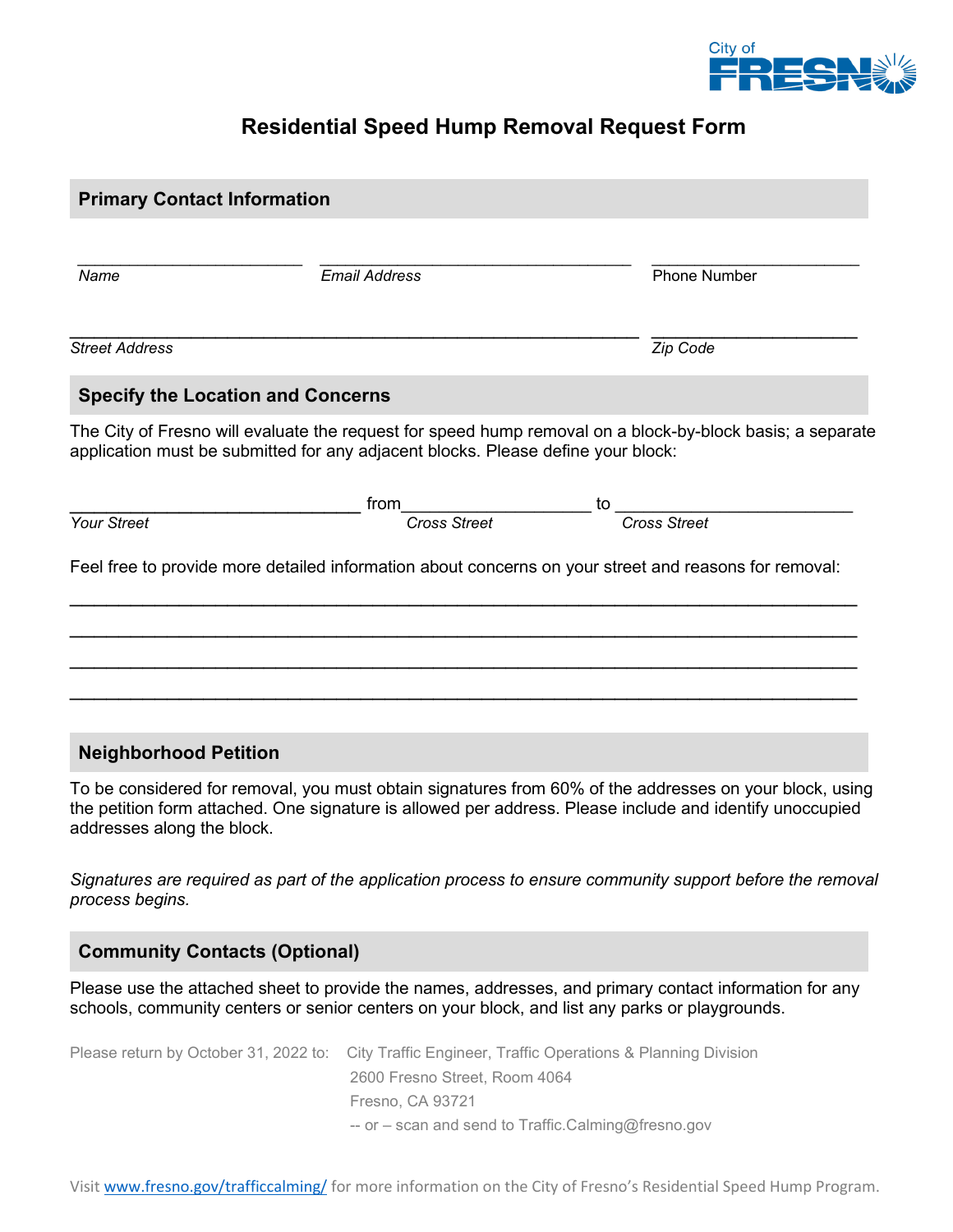

## **Residential Speed Hump Removal Petition**

We the undersigned hereby petition the City of Fresno Public Works Department to remove the speed humps installed on:

|                    | <b>from</b>  | to |              |
|--------------------|--------------|----|--------------|
| <b>Your Street</b> | Cross Street |    | Cross Street |

#### **By signing this petition,**

- I acknowledge I am aware and support the removal of speed humps on my block; and
- I understand the removal of a speed hump is permanent and the speed hump will not be reinstalled on this block; and
- My signature here counts as a "yes" vote for speed hump removal on my block.

|                 | <b>Print Name</b> | Sign<br>(agree to statements above) | Address<br>(one signature will be counted per unit) | <b>Email Address</b> |
|-----------------|-------------------|-------------------------------------|-----------------------------------------------------|----------------------|
|                 |                   |                                     |                                                     |                      |
| 2               |                   |                                     |                                                     |                      |
| 3               |                   |                                     |                                                     |                      |
| 4               |                   |                                     |                                                     |                      |
| 5               |                   |                                     |                                                     |                      |
| $\,6\,$         |                   |                                     |                                                     |                      |
| $\overline{7}$  |                   |                                     |                                                     |                      |
| 8               |                   |                                     |                                                     |                      |
| 9               |                   |                                     |                                                     |                      |
| 10 <sup>°</sup> |                   |                                     |                                                     |                      |

Return with Residential Street Speed Hump Request Form no later than October 31, 2022.